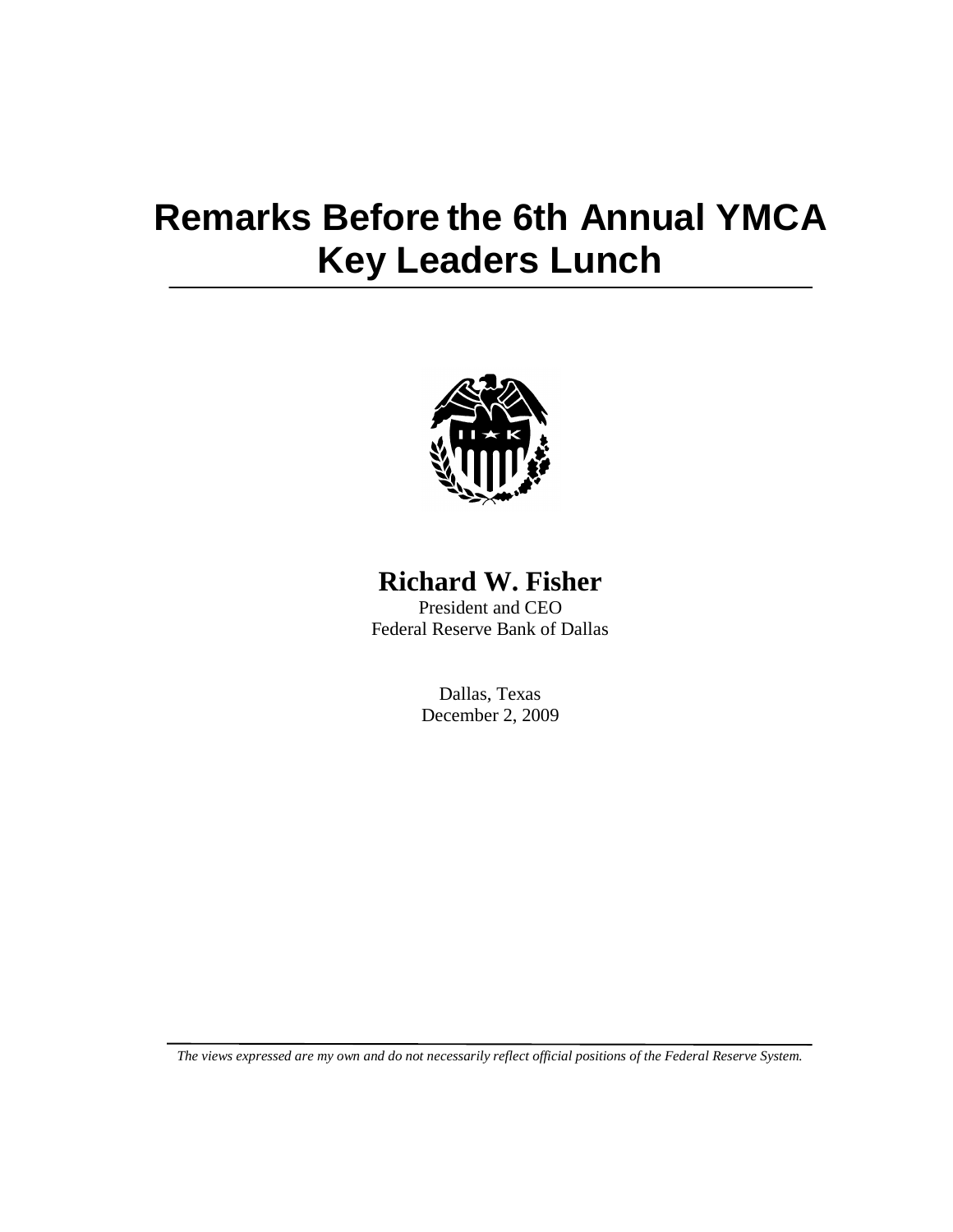## **Remarks Before the 6th Annual YMCA Key Leaders Lunch**

## Richard W. Fisher

I was tempted to title this speech "A Trip to Egypt," for just as there are myths and suppositions about ancient Egypt, all too often, the business of the Federal Reserve has been viewed as a riddle wrapped inside a mystery inside an enigma. This afternoon, I would like to take some of my time with you to unlock that mystery—to take a peek into the inner sanctum. I'll then end with a word about our economic future in this great region of this great state.

Despite the general mystique that traditionally surrounds central banking, I would bet that at least some of the folks in this room are familiar with William McChesney Martin—the man who served as Chairman of the Federal Reserve Board longer than anyone else in the institution's history.

While some of you might recall that Bill Martin was a longtime chairman of the Fed, far fewer of you are likely familiar with his failed bid—and I use the word "bid" very generously—for the presidency. Let me explain. Once a year, a group called the Alfalfa Club—one of the great institutions in Washington, D.C.—holds a dinner devoted solely to poking fun at the political pretensions of the day. Tongue firmly in cheek, the club nominates a candidate to run for the presidency on the Alfalfa Party ticket. Of course, none of them ever win. Nominees are thenceforth known as members of the Stassen Society, named for Harold Stassen, who lost his bid for the presidency nine times before running and subsequently losing a tenth time on the Alfalfa ticket. The group's motto is "Veni, Vidi, Defici," a phrase loosely taken from the Latin for "I came, I saw, I lost."

In 1966, while serving as Fed chairman under his fourth president, Bill Martin was nominated to run for the American presidency on the Alfalfa Party ticket. In his acceptance speech, he announced in jest that, given his proclivities as a central banker, he would take his cues from the German philosopher Goethe, "who said that people could endure anything except continual prosperity." Therefore, Martin continued, he would adopt a platform to "make life endurable again, by stamping out prosperity."

"I shall conduct the administration of the country," he said, "exactly as I have so successfully conducted the affairs of the Federal Reserve. To that end, I shall assemble the best brains that can be found…ask their advice on all matters…and completely confound them by following all their conflicting counsel."

Martin gave his Alfalfa Club speech some 52 years after Congress passed the Federal Reserve Act and President Woodrow Wilson signed it into law so as to encourage, not stamp out, economic prosperity. One of the more successful and brilliant aspects of this legislation was the creation of the 12 regional banks. The Fed could have been set up solely in Washington, like so many other institutions of the central government. Having representatives from all parts of the country, however, brings a deeper, more diverse perspective (and occasional "conflicting counsel‖!), unfettered by politics or political imperatives, to the policy debate at the meetings of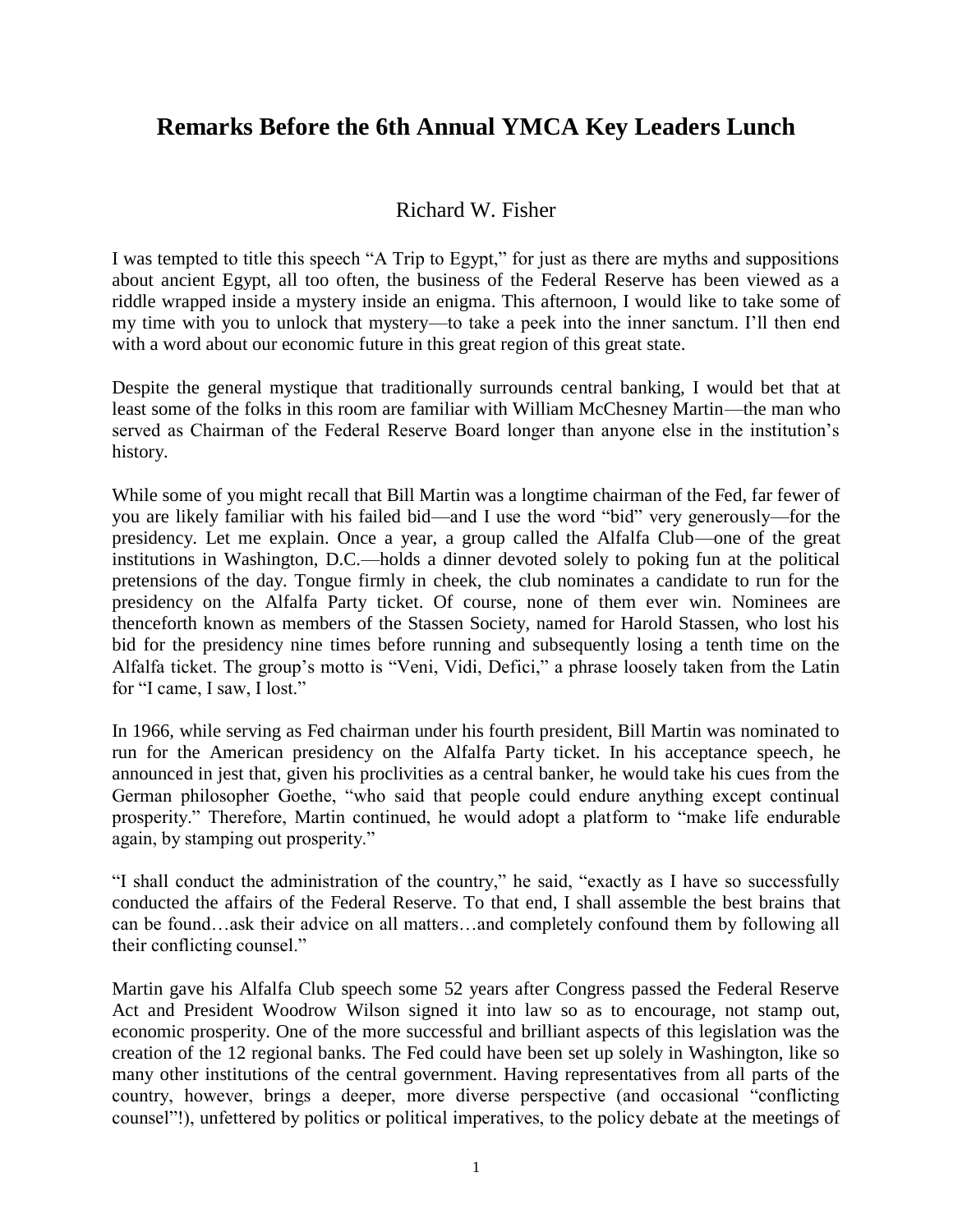the Open Market Committee when we collectively determine monetary policy, giving a clearer view of what is really happening in the U.S. economy. The regional banks maintain branch offices in cities within their district to stay in touch with local economic conditions and business leaders. In the case of the Dallas Fed, we maintain branches in Houston, San Antonio and El Paso.

If you truly wish to unlock the mysteries of the Fed—to take a peek into the inner sanctum—you should start by learning a little about the businesses we operate in Dallas as a part of the central bank of the United States.

When I was a student at Oxford, the great insurance magnate of that time, Clement Stone, came to speak at the Oxford Union. A student asked him to kindly share with the audience what he considered the key to success. He looked out at the audience, curled up his Ronald Coleman mustache and said: "In one word: cash." So let's start there. One of the duties of the 12 Federal Reserve Banks and their branches and depots is to provide to the banks in their districts what Clement Stone considered the key to success: cash.

Our main cash vault in Dallas is the size of a five-story building. That vault holds lots of Federal Reserve banknotes—what you might know as dollar bills. Through the third quarter of this year, we distributed and received 4.2 billion circulating banknotes, worth nearly \$76 billion at face value. That's almost \$490 million in cash passing through our Pearl Street vaults every day. This is a thing of beauty to watch. Our mammoth machines scan the cash at an average rate just shy of 100,000 bills per hour. They cull about 780 counterfeit bills each month. They pluck out almost 39 million worn bills each month—valued at \$538 million—and we then shred them and send them off to Money Heaven. The life span of a typical \$1 bill, incidentally, is just 21 months. A \$20 bill lasts 2 years, and a \$100 bill—the largest denomination of currency in circulation since 1969—lasts nearly seven and a half years.

We also process checks. From January through September of 2009, the Dallas Fed processed 69.2 million checks, worth about \$58.4 billion. Over the same period, we've handled a daily average of 364,000 paper checks—although that business has been, and will continue to be, on a substantial decline. Due to advances in technology, many banks now send us checks electronically in a digital format. We received and processed an average of 543,000 electronic images each day through the first three quarters of this year.

Another important function of the Dallas Fed is to provide liquidity to District depository institutions through our discount window operations—to be what some have called a banker's bank. The lending programs that make up our discount window help relieve liquidity strains by providing a source of short-term funding, which must be fully secured, to depository institutions in times of need. In 2008, we made 273 loans approximating \$30 billion. I chair our credit committee and personally review the loans we make every evening. Some of them are very large (a billion or more) and some very small (as little as \$10,000), depending on the needs of the borrowing bank, for overnight purposes or, during the recent financial crisis, up to 84 days so that they might conduct uninterrupted business on behalf of their customers.

Among our other responsibilities is supervising the banking industry within our respective district. We conduct on-site audits of our member banks and monitor bank performance and stability measures using electronic surveillance technologies.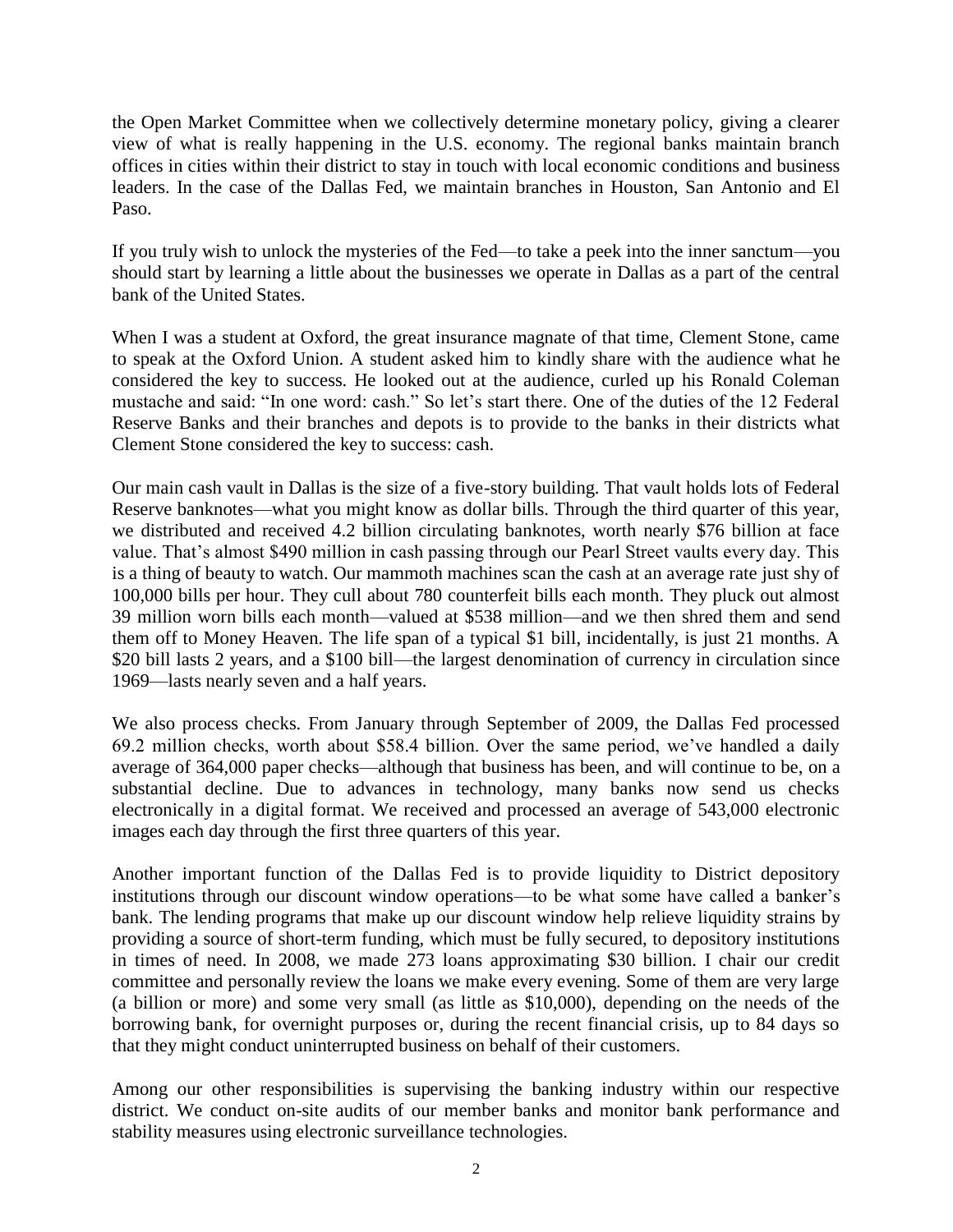This supervisory role is important. I began my private-sector career at the bank of Brown Brothers Harriman & Co., where my superiors instilled in me one overarching principle—one I'm sure the bankers in this room know quite well: Know your customer. Well, we at the Fed rely upon our regulatory relationship to better "know our customers," actively monitoring our constituents' needs and services on the front-line of the commercial banking industry.

The Dallas Fed has also launched public education programs designed to raise financial and economic literacy in our community. We frequently host public events and conferences on significant activities within our economy.

We also do serious economic research, designed to provide the intellectual heft for informed monetary policymaking. Our Research Department employs a crack team of economists and analysts who study the local, national and international economies. Their work is top-notch. Few of you might know, for example, that Finn Kydland, an associate of our research team here in Dallas for the past 15 years, won the Nobel Prize in economics in 2004.

Like many of our other operations, our research function is spread among our branches. In addition to tracking trends across Texas, our economists in San Antonio and Houston and El Paso maintain a keen interest in subjects like the U.S.–Mexico border economy and energy markets.

The Dallas Fed has also taken upon itself the job of contemplating how globalization impacts the execution of monetary policy with the formation of the Globalization and Monetary Policy Institute. While still in its nascent stages, this group has produced a hefty volume of original work and collaborated with top minds around the world to devise new theories and models to understand this oft-overlooked economic link. This Institute is privileged to have on its board the central bank governors of Japan, Singapore and Mexico; the Deputy Governor of the Bank of England; the former deputy of the European Central Bank and other notables that help bring an informed global perspective to our work and, I might add, help us showcase Dallas to the world.

While currency processing, banking supervision and research efforts are an important part of the Fed's job, they are certainly not the part of central banking that garners the most public attention. The sexier bits of what I do—to the extent anything in central banking is considered "sexy" deal with monetary policy.

As president of one of the 12 regional banks I described earlier, I have the privilege of serving on the Federal Open Market Committee: the Fed's central policymaking body. Together with the five Board governors (two shy of normal, thanks to a hold-up in the nomination and confirmation process), we meet every six weeks to discuss the current trajectory of the economy and craft the appropriate policy response.

Our statement, released like clockwork at 2:15 Eastern time, outlines the committee's thoughts and subsequent policy actions. Parenthetically, I might note that the Federal Open Market Committee is one of the few decisionmaking bodies in the world where members can come together and, in the span of only a few hours, present their positions vociferously, agree to a course of action, craft a statement for public release and, most importantly, break in time for lunch.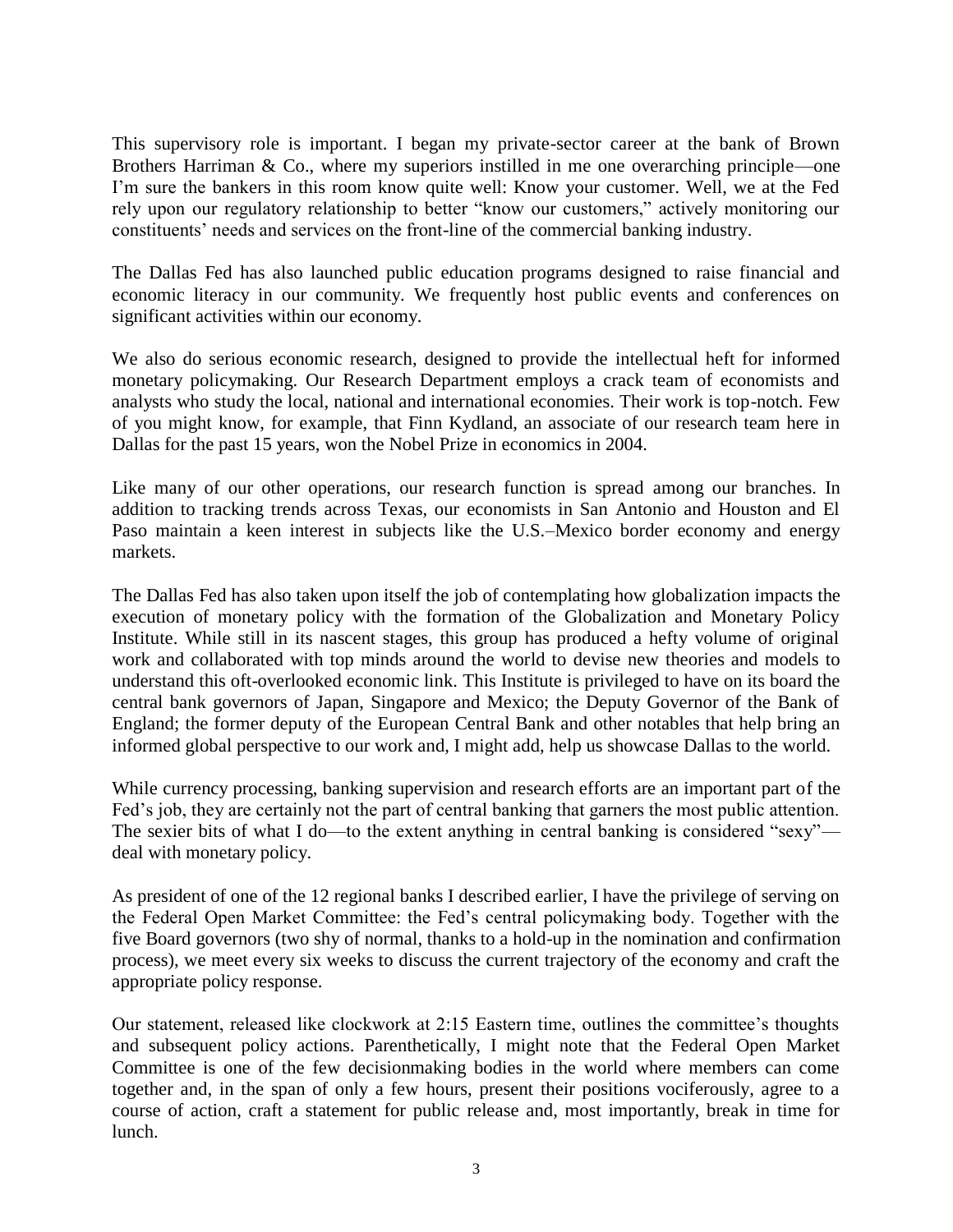It is also a place where Texas, like the other states, has a voice at the table of making policy for the most powerful and essential central bank in the world. The President of the United States appoints and the Senate confirms the governors of the Federal Reserve System. The member bankers in Texas and the Eleventh District elect a nine-member board of directors—similar to the other 12 regional banks. Those boards hire and fire the bank presidents.

I was hired by a board led by Ray Hunt. Presently, I serve at the pleasure of a board of directors that includes Herb Kelleher; Mike Ullman, the chairman and CEO of J.C. Penney; Margaret Jordan, the president and CEO of Dallas Medical Resource; and Bob Estrada, who most people in this room know, among others. I mention this to underscore that I and my fellow bank presidents represent Main Street and not the Washington political establishment or Wall Street. And I want you to know that every time I speak or intervene in our policy discussion at the FOMC—which is quite often—I do so very much with that in mind.

Suffice it to say that those who serve alongside me in the hallowed halls of the Federal Reserve spend every waking hour doing their level best to perform their duty. You should take comfort in that fact.

Now, I know, Gordie, that you wanted me to say a few words on the economy. In a word it is *improving.* But slowly. The national economy is trying to work its way out of our [AD LIB]. If you will indulge me, I'd like to wrap up my remarks with a discussion of an issue that I hold near and dear to my heart—one that has a significant effect on this region's future and economic prosperity and is key to our long-term economic success as a city and as a state.

Dallas–Fort Worth is the fourth-most-populous metropolitan area in the country and the sixthmost economically productive. Texas ranks second in the nation in population and productivity, surpassed on both fronts only by California. We produce more economic output in the Lone Star State than India does. Or Mexico. We are a global economic power.

Texas has six major public university systems. The University of Texas System is the granddaddy of them all, with just under 200,000 students in nine universities and six health institutions. The Texas A&M System has eleven universities with 100,000-plus students and a multicampus health science center. The remaining students are spread over the campuses of the Texas State University System, the University of North Texas System, the University of Houston System and the Texas Tech System. Stephen F. Austin, Midwestern State, Texas Southern and Texas Woman's are each independent public universities. Together, these institutions house over 530,000 students.

By contrast, California has more than 650,000 students enrolled at just 33 public campuses. The granddaddy of that state educational system is the University of California, with 220,000 students spread over 10 universities.

How many people in this room think that Berkeley is the only center of excellence in the University of California System? Not one of you. And that is because you know that in addition to Berkeley, the University of California System has UCLA, UC San Diego, UC Irvine, UC Davis and UC Santa Barbara. All that before you take into account Stanford, USC, CalTech and the Claremont Colleges.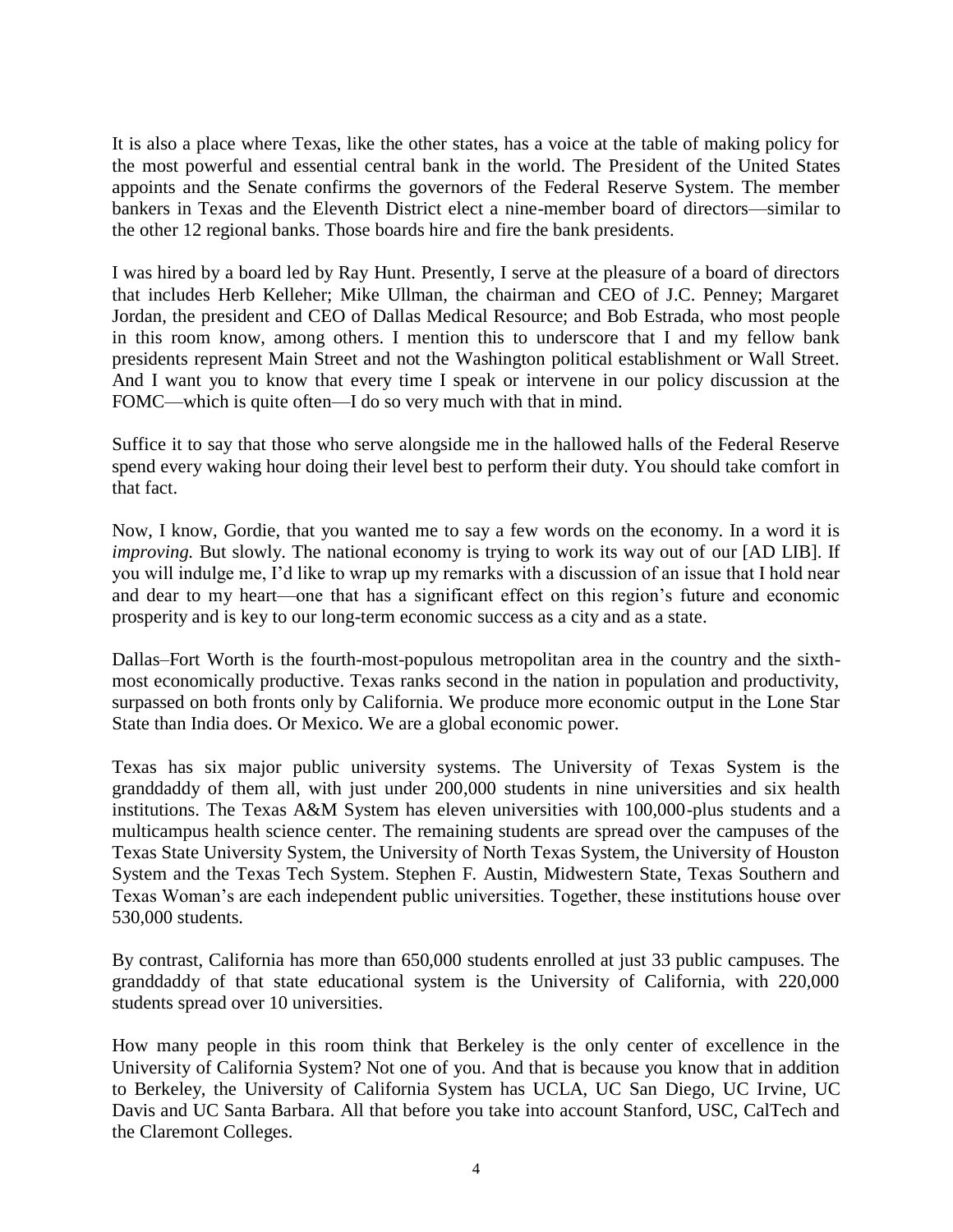Now here is a fact. According to the latest *U.S. News & World Report* survey, Berkeley, UCLA, UC San Diego, UC Davis, UC Santa Barbara and UC Irvine all outranked UT Austin—which placed 47th—for overall educational excellence. And the rest of our universities? Texas A&M was ranked 61st. SMU ranked 68th, Baylor 80th and TCU—despite the high rankings of its powerhouse football club—110th. The shining star in our higher education galaxy is Rice, ranked 17th, behind Johns Hopkins and tied with Vanderbilt and above Berkeley.

Hold that thought: The "overtaxed, over-regulated, left-coast state" of California has within one fleet six universities that are ranked equal to or better than UT Austin, our flagship.

Now let's broaden our aperture a little by looking at membership in the Association of American Universities, which is regarded by most scholars as the definition of the cream of the crop of research universities. The AAU consists of 60 U.S. and two Canadian universities. These 60 U.S. schools garner about 57 percent of all federal R&D dollars to colleges and universities; they are home to 81 percent of all elected members of the National Academy of Science, the National Academy of Engineering and the Institute of Medicine—the highest recognition in each of those fields. Since 1901, 35 percent of all Nobel Prizes have gone to individuals affiliated with AAU universities. It is fair to say that everyone in this room would like to have our Texas universities included in this prestigious group of 60.

California has nine AAU members, with four of those in the greater Los Angeles area alone. New York has seven: Columbia, Cornell, New York University, Syracuse, Stony Brook University, the University of Rochester and the University of Buffalo. You actually should add an eighth by including Rutgers, which is within arm's reach of New York City.

And Texas? We have three: Rice, UT Austin and Texas A&M.

Think about that. The great state of Texas—the state I love to brag and boast about; a state of over 24 million people that has a glorious history second to none and an economic powerhouse that produces more than India or Mexico—has the same number of AAU member universities as the greater Boston area. And Dallas, our hometown…has none. Think about that: The eighthlargest city in America does not have a single top-ranked academic institution. We do have UT Southwestern, a top-tier medical school, of course. But a medical school standing alone, no matter how good, is not enough in a world that is built on advanced technology and in-depth knowledge across many fields.

Now, how can we expect to navigate our way into the economic future without a single elite university in our city? How can we expect Dallas to excel in the Knowledge Age—the era in which economic prosperity and wealth will be defined by cyberspace, nanotechnology, robotics and biology and mathematics-driven financial expertise—without at least one established fountainhead of advanced knowledge? How can we reasonably expect the youth of Dallas—a group that I know people like Gordie and the good folks in this room care very much about—if we aren't providing them with top-notch preparation for the economy of tomorrow?

Economists may quibble about a lot of things, but they are united on this: Education pays off. We can see it in wage data provided by the Bureau of Labor Statistics. The U.S. economy today is far different than the one that employed our parents and grandparents in the fields and